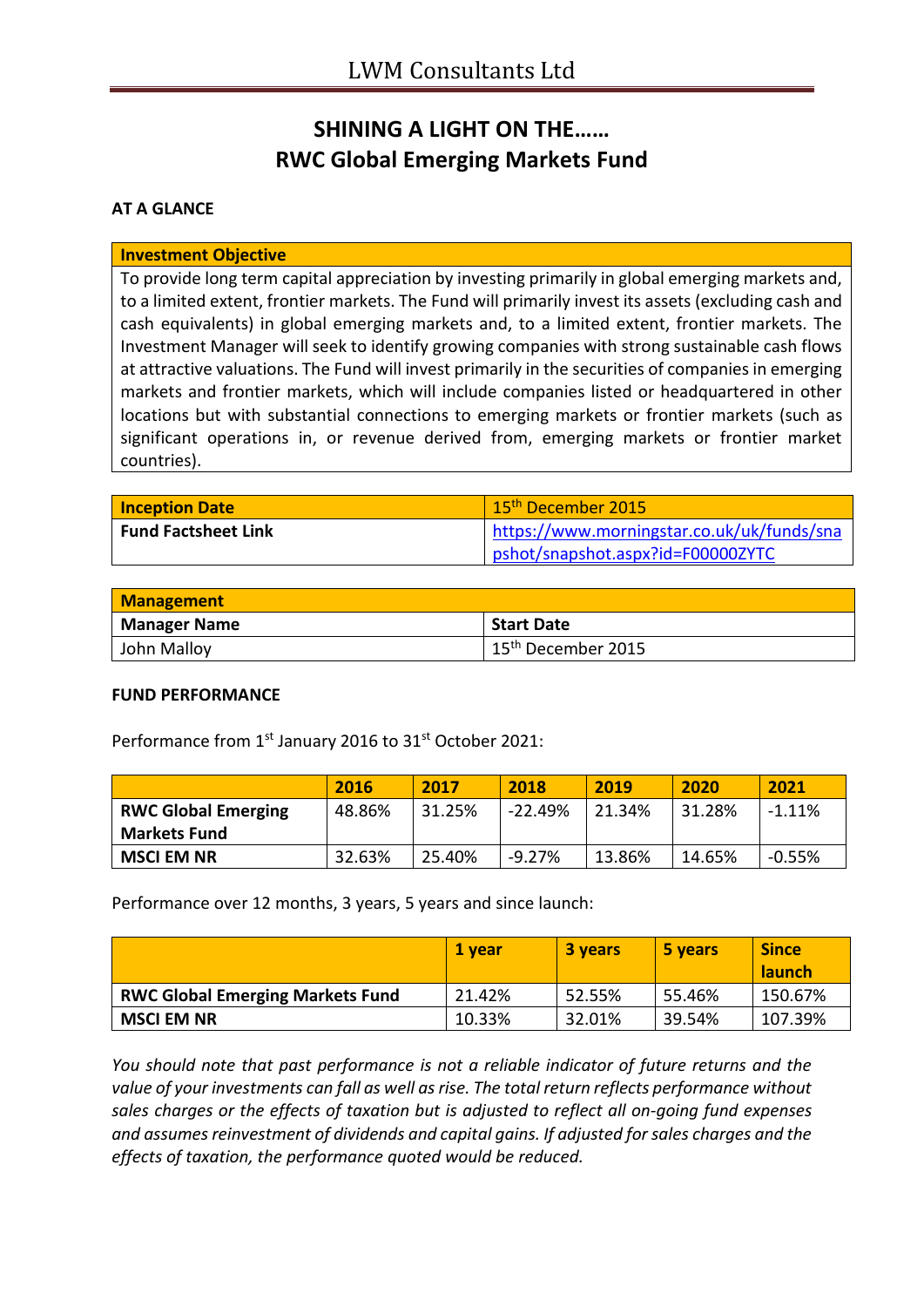# LWM Consultants Ltd

| <b>Error</b> | Tracking   Information   Active   Upside   Downside   Batting<br><b>Ratio</b> |       | <b>Share   Capture   Capture</b><br><b>Ratio</b> | Ratio  | <b>Average</b> |               | Beta   Alpha   Equity Style |
|--------------|-------------------------------------------------------------------------------|-------|--------------------------------------------------|--------|----------------|---------------|-----------------------------|
| 9.53         | 0.56                                                                          | 78.66 | 134.20                                           | 121.52 | 50.00          | $3.00$   2.59 | Blend/Large                 |

| <b>Volatility Measurements</b> |        |  |
|--------------------------------|--------|--|
| 3-Yr Std Dev (volatility)      | 20.71% |  |
| 3-Yr Mean Return (average)     | 15.12% |  |

| <b>Investment Style Details</b> |        |  |
|---------------------------------|--------|--|
| Giant                           | 50.27% |  |
| Large                           | 36.32% |  |
| Medium                          | 11.17% |  |
| Small                           | 1.16%  |  |
| Micro                           | 0.00%  |  |

| Top 5 Holdings - 68 holdings     |                           |       |
|----------------------------------|---------------------------|-------|
| Taiwan Semiconductor Manufacturi | Technology                | 5.43% |
| First Quantum Minerals Ltd       | <b>Basic Materials</b>    | 4.86% |
| Meituan                          | <b>Consumer Cyclical</b>  | 3.62% |
| Bank Bradesco SA Participating P | <b>Financial Services</b> | 2.78% |
| Reliance Industries Ltd Shs Dema | Energy                    | 2.77% |

| <b>Top 5 Sectors</b>          |        |
|-------------------------------|--------|
| Technology                    | 21.54% |
| <b>Basic Materials</b>        | 19.22% |
| <b>Financial Services</b>     | 14.59% |
| Consumer Cyclical             | 13.52% |
| <b>Communication Services</b> | 9.82%  |

| <b>Top 5 Regions</b> |        |  |
|----------------------|--------|--|
| China                | 32.01% |  |
| India                | 14.17% |  |
| South Korea          | 9.41%  |  |
| Taiwan               | 8.00%  |  |
| Canada               | 5.63%  |  |

## **UPDATE….**

This was our first introduction to the strategy. At first glance, in terms of holdings, this is very different to other emerging market strategies we have seen. The performance is strong but it is volatile, and in periods when markets go down this has tended to fall more than the index. This means that although there is the opportunity for strong returns, investors must be prepared to accept the additional volatility this strategy brings.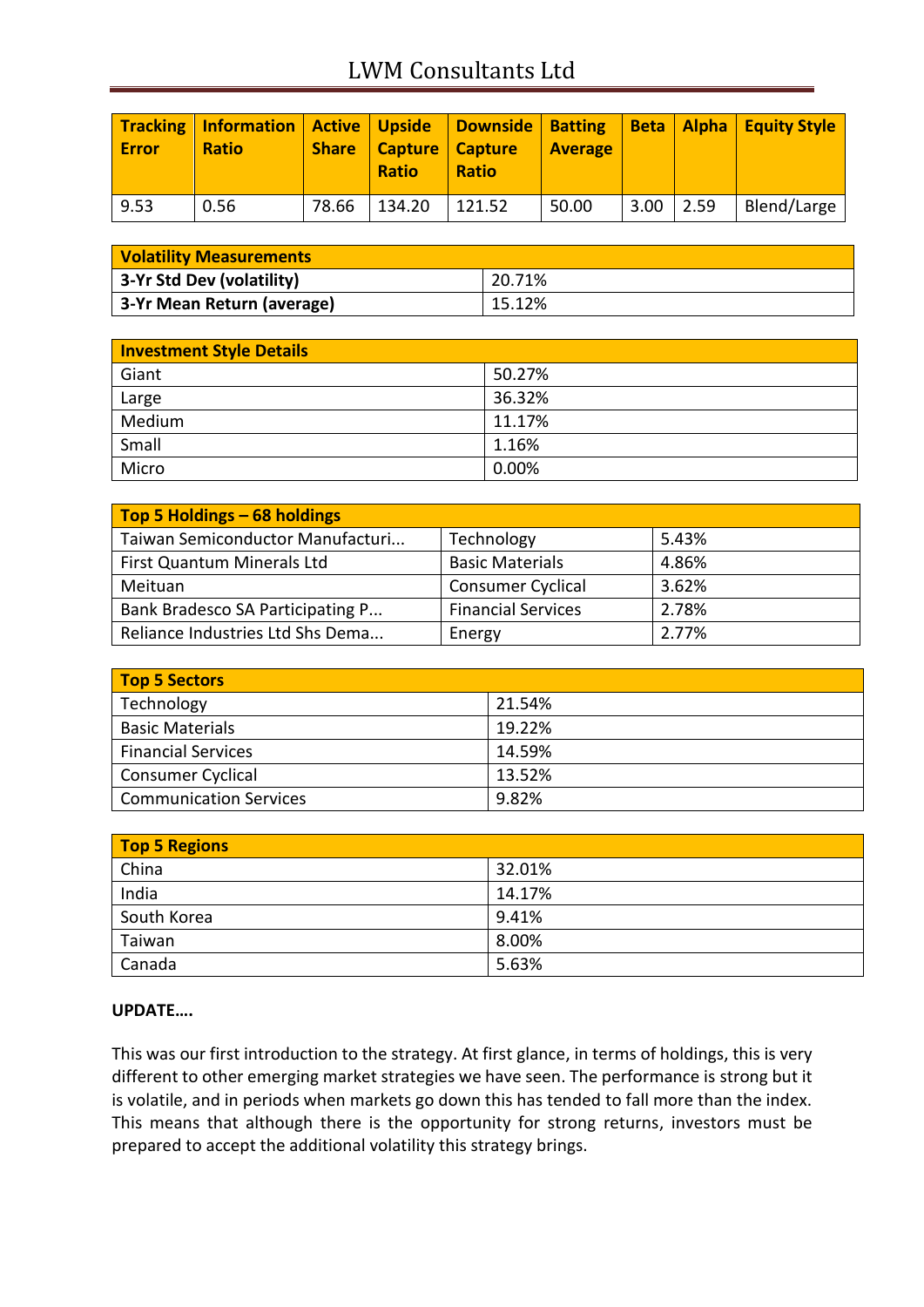The manager provided a macro view and in turn, how these feed into the holdings. China did well in 2020 and they reduced holdings so are underweight the index. This reflected the wave of legislation and negative sentiment. Some areas of the education sector will not recover but areas like the internet will. Long term, China will benefit from technology, localisation, green economy, domestic circulation, urbanisation and opening-up.

They believe that much of the negative sentiment is priced into markets and that this not only provides mispriced opportunities, but also longer term a good return profile. Examples include Evergrande, where the bonds have stabilised, and there are parts of the real estate services sector away from Evergrande which are providing opportunities for them. China is also at the forefront of the green wave, and they hold LONGI China Solar which has a 25% market share. They have also added to Tencent on weakness of the share price.

In India they have been actively working with Reliance Industries to promote energy transition and carbon footprint reduction. The company have also pledged to be carbon neutral by 2035. They have reduced their exposure in India to take profits and take some of this money to invest in China.

China is at the forefront of EV cars, with 5% of cars sold being EV. This is expected to 25% in 2025. This opens opportunities for countries that mine copper and other materials and this is reflected in holdings in Peru and Chile. One specific holding is First Quantum Minerals, who operate mines across Africa, Australia, Finland, Turkey, and Latin America. They believe that many commodity companies are at the beginning of the investment cycle, and with growing demand the opportunities moving forward are positive.

Technology disruption is another area of focus, especially as smart phone penetration increases across emerging markets. Food penetration is an area they see opportunities. They have around 11% allocation to frontier markets, which again makes this different. In Vietnam they have exposure to steel, which is benefiting from infrastructure projects, and in Nigeria they have exposure to oil and the commodity cycle.

They also feel that many emerging markets have done better in terms of COVID than is priced into markets. For example, Brazil has a near 100% uptake in vaccines, which is way above the US. In terms of the fund, the average price to earnings is 14 times, with average growth around 20%.

In summary, we were impressed by the team and certainly this has a very different approach and feel to other emerging market funds. This does carry more volatility than other strategies and investors need to be aware of that, and perhaps this is more about investing and leaving to allow the long-term investment returns to work. We would place this on our watch list to enable us to do further work on the strategy.